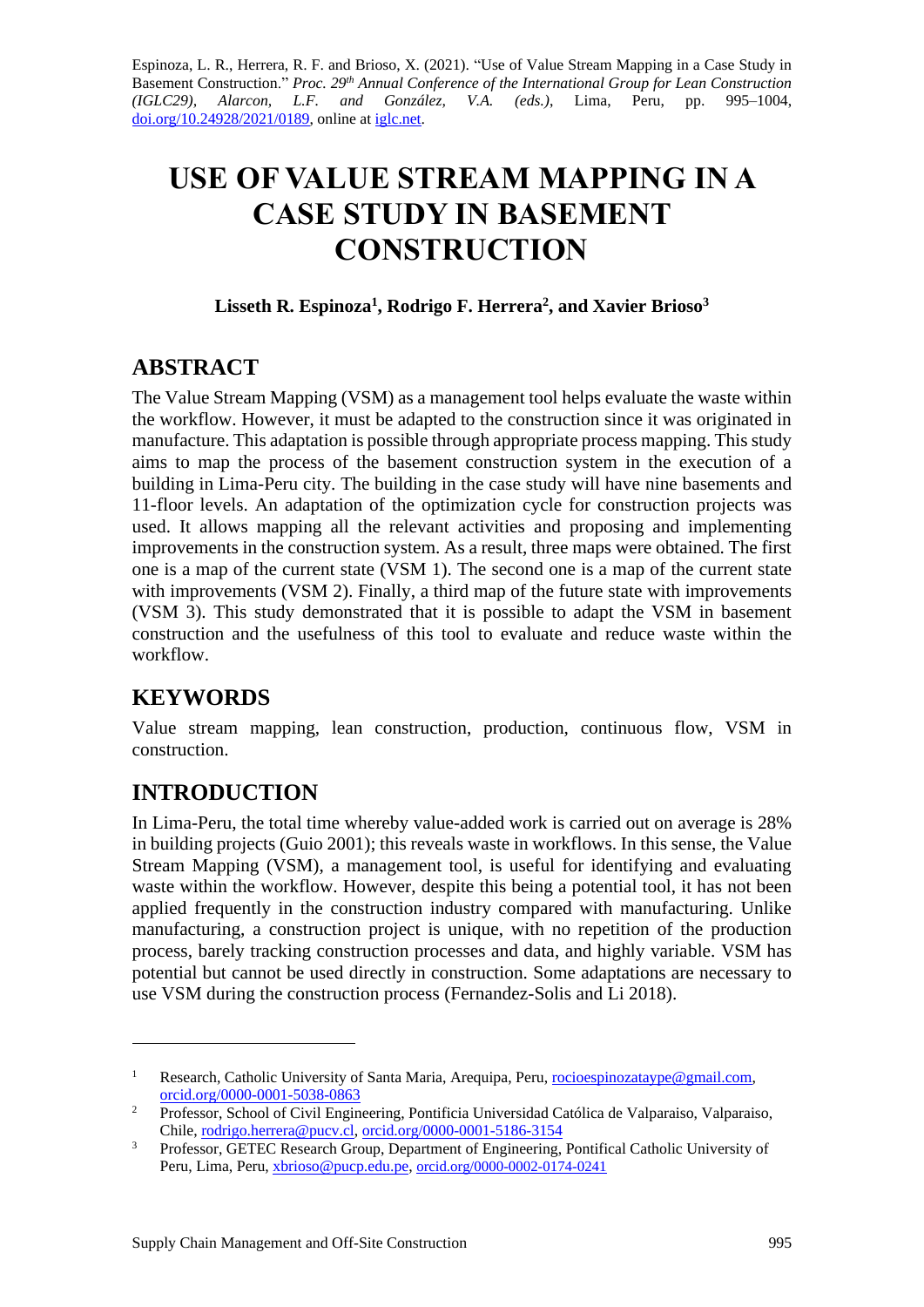In a review study, Fernandez-Solis and Li (2018) identified that only nine articles are related to the implementation of VSM in the construction industry. Among these studies, the application of VSM in a tile prefabrication company showed improvements in 25% of productivity in its administration and production process (Gallardo et al. 2014). Covarrubias improved the administrative operations of a construction company (Covarrubias et al. 2016). Shou studied the value stream mapping in the shot blasting and coating industry (Shou et al. 2017). However, in construction systems, VSM was only applied to improve the structural masonry execution process (Melo et al. 2017) and the column concreting process (Germano et al. 2017). In Peru, two studies are applying with VSM, the first of them in highway projects (Román and Juárez 2014); and the second, to identify the productive flow, focusing on the identification of waste in a residential building, improving the workflow of the finishing stage (Murguia et al. 2016). Rosenbaum, S., et al (2014) applied VSM with a green-lean approach in constructing a hospital to simultaneously evaluate environmental and production wastes during the execution stage of the project. Gunduz and Fahmi Naser (2017) used VSM as a sustainable construction tool in the installation of underground pipes, and as a result, showed a cost reduction of 20.8%. Therefore, this paper describes a methodology to design an integrated and customized value stream map for construction industry requirements. The approach was developed and verified based on a collaborative Project (Matt et al 2013)

Consequently, to our best knowledge, there is no previous research in the literature on projects associated with excavations and soil containment structures until now. Thus, this study aims to apply the VSM tool to improve the basement construction system in its execution stage. The case study is about constructing nine basements in a high-rise building located in Lima - Peru city during the COVID-19 pandemic. The scope of this study is focused on the excavation and construction of anchored walls. In this sense, this work seeks to answer the following research question: how to improve workflow? How to reduce non-productive activities in the basement construction system? This study carried out a VSM in current and future states to answer this question with innovative improvements.

# **BACKGROUND**

#### **BASEMENT CONSTRUCTION**

In Lima - Peru, like many developing countries, in recent years, there is a needing to grow vertically, with buildings of 20 to 30 floors and with basements of up to 10 to 12 levels for parking vehicles (García 2020; Guio and Cayllahua 2019). However, these buildings are usually built-in reduced land areas and constructions on the sides (García 2020). This happens due to the housing deficit resulting from the migrant population from the province to the city of Lima - Peru (Santa María 2019). This context has made building companies take full advantage of land availability and make buildings taking account of height and depth to satisfy this demand (Guio and Cayllahua 2019). Based on this context, basement construction systems and deep excavations are created. It is worth mentioning that the soil in the city of Lima is highly compact and resistant, in addition to the absence of a water table, benefiting the land's stability to be excavated (García 2020; Guio and Cayllahua 2019).

Considering these conditions, the usual construction system to stabilize slopes in deep basements is the so-called anchored wall or known as a screen wall. This system consists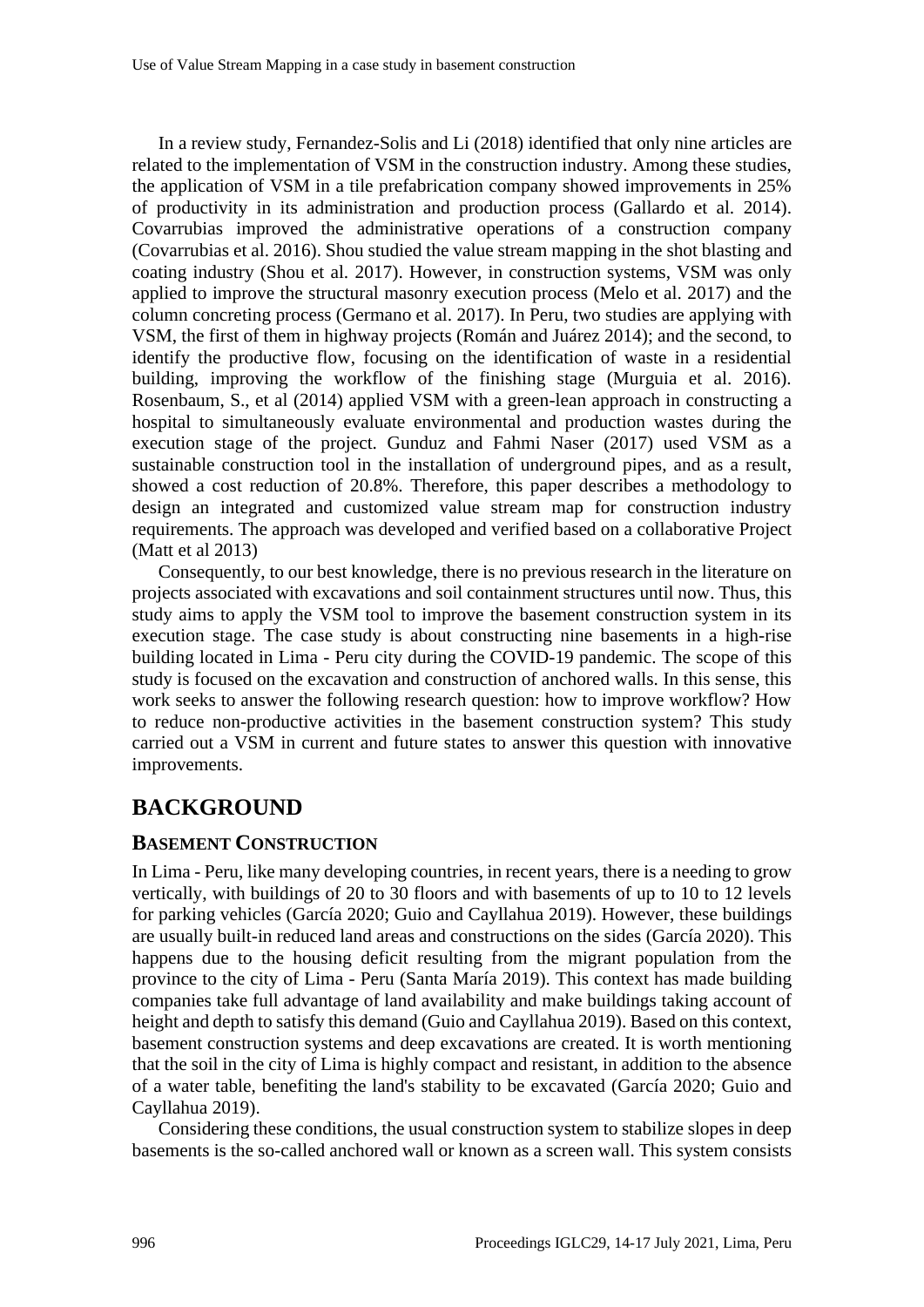of the design of reinforced concrete retaining walls of approximately 5x3m dimensions, which are retained through an anchor (Carbajal and Bermudez 2017; García 2020). This system is quite economical and manageable, especially in small spaces such as this case (García 2020).

#### **VALUE STREAM MAPPING (VSM)**

The Value Stream Mapping (VSM) is a Lean Production tool that allows visualizing and understanding the flow of material and information within a value chain. It is also defined as an improvement process that aims to maximize value by identifying and eliminating waste in the value chain (Rother and Shook 1998). With the implementation of the VSM in construction, it can systematically illustrate a construction stage or system with the ability to identify potential problems and waste.

The VSM considers productive activities, the times for each activity, the customers, the suppliers of the process, following a flow of value that identifies waste and shows the reasons for its existence (Pasqualini and Zawislak 2005). After identifying waste, VSM allows proposing an ideal production chain. It consists of producing only the necessary in the appropriate moment, improving the time for activities that add value to the system (Da Silva 2018).

Fernandez-Solis and Li (2018) identified VSM application in construction is hindered by the following factors: (1) with difficulty arises the repetition of the production process. Every construction project is unique. (2) most construction companies do not fully track construction processes and collect data from portraying the current state of the process and figuring out the future state. (3) concepts/elements used in VSM are defined in the manufacturing context; this differs from the construction context.

### **METHODS**

This research is classified as an experimental-type case study based on procedures and techniques (Gil 2002). The focus of this study was the construction of nine basements entailed building screen walls. The screen wall execution process was chosen to be studied because it involves one of the most relevant activities in the budget and schedule in building projects. Therefore, the proposed improvements will significantly impact the building project (Guio and Cayllahua 2019). This study used the adaptation of the PDCA? Optimization cycle for construction projects proposed by Cabrera and Li (2014), shown in Figure 1.

This proposal is based on identifying the Value Stream Mapping and including improvements and innovations components. This procedure is subdivided (or broken down) into the following stages. (1) Definition: grouping the processes according to their sequence to shape a constructive system. (2) Measurement: diagnose the production flow to discover problems and waste (time, rework, among others). This stage defines deliverables and responsibilities; the result of this stage is the actual Value Stream Mapping (SVM 1). (3) Evaluation: in this stage, a meeting is carried out with a team shaped by the planning and engineering project members to share different approaches for a particular problem, drawing conclusions and possible solutions. The result of this stage is a future VSM (VSM2 and VSM3) (4) Intervention: once the problems are known, corrective actions are implemented. Many problems and wastes can be solved immediately by reducing non-productive time according to improved resource flow onsite. (5) Control: Finally, once most of the waste found has been reduced, other inefficiency sources and limitations of the current working method will require improved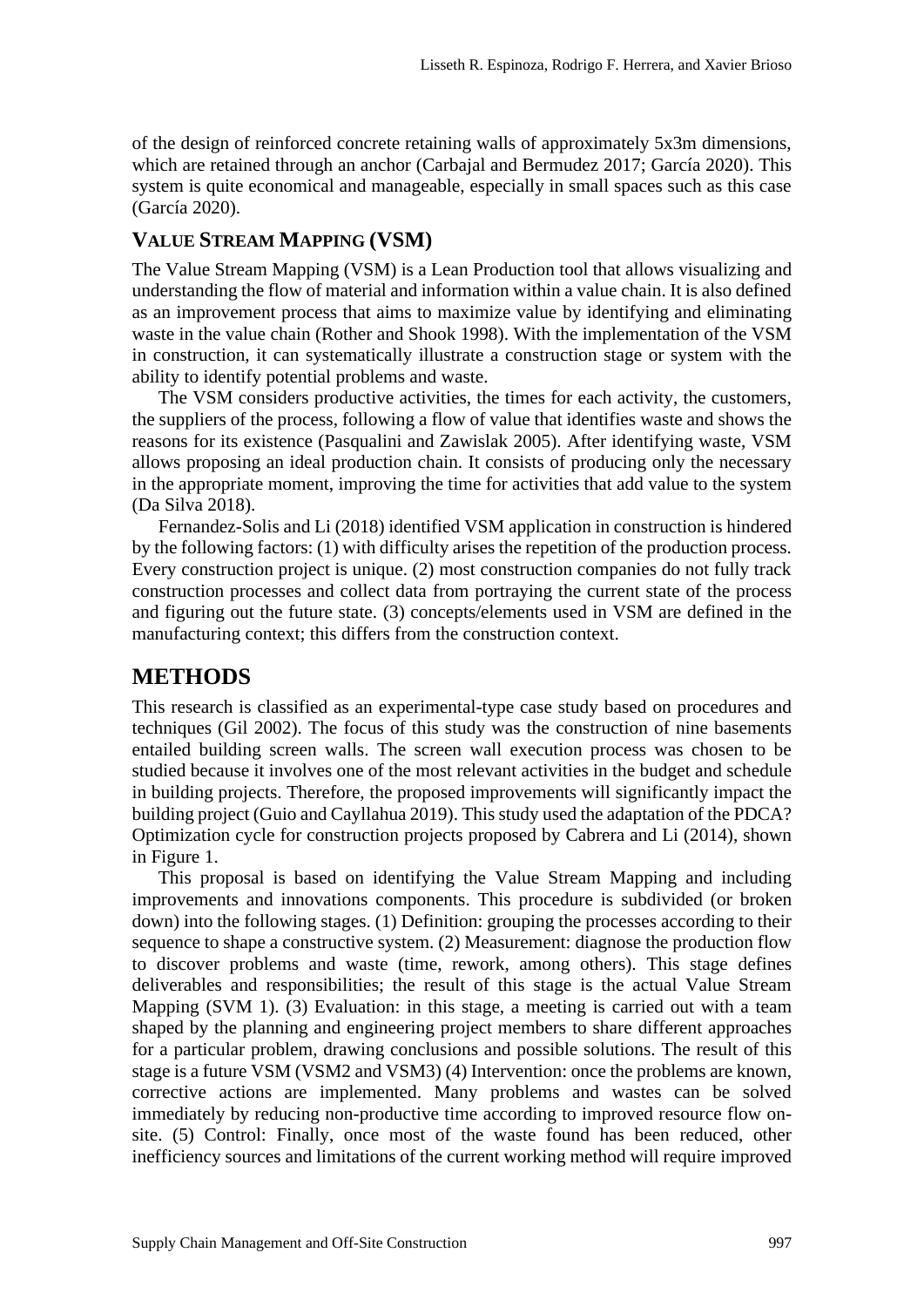process innovation. For this case, an optimized VSM3 diagram is built to be implemented for future similar projects. In such a way, it would allow the building project to obtain a higher performance at levels that make the company more competitive.

# **CASE STUDY DESCRIPTION**

This case study is justified because the company responsible for the project applies Lean principles and tools in some of the project stages, which is why this is a company that has a work team that adopts continuous improvement in its processes.



Figure 1. The adaptation of the optimization cycle proposal for construction projects by Cabrera and Li (2014)

The case study is a building destined for offices; it involves constructing nine basements destined for parking spaces and warehouses, and eleven mezzanine levels for offices. The project is located in Lima - Peru. This project is characterized by having a deep excavation of up to 30.55 m, with a medium-sized area of  $1,487.65$  m<sup>2</sup>, as shown in Figure 2. The proposal was planned to make around 350 anchored walls; from them, the first eight basements were tensioned, and the latter, according to geotechnical studies, will not have an anchor. The project had nine months duration.



Figure 2. Panoramic view of the building of the anchored wall

The building project was paralyzed on March 15, 2020 then that the national state of emergency was declared due to the serious circumstances that affected and continue affecting life as a result of the COVID-19 outbreak (PCM 2020). Under these circumstances, as a part restart of the building project. Actions indicated in the Ministry of Health ministerial resolution in Peru (MINSA 2020) were adaptation. This adaptation involves fulfilled the 1.5m distance social between the workers, Demand the mandatory use of masks, and have a limited capacity.

# **RESULTS AND DISCUSSIONS**

### **CURRENT STATE MAP (VSM1)**

As shown in Figure 3, it is a traditional construction system that uses concrete blocks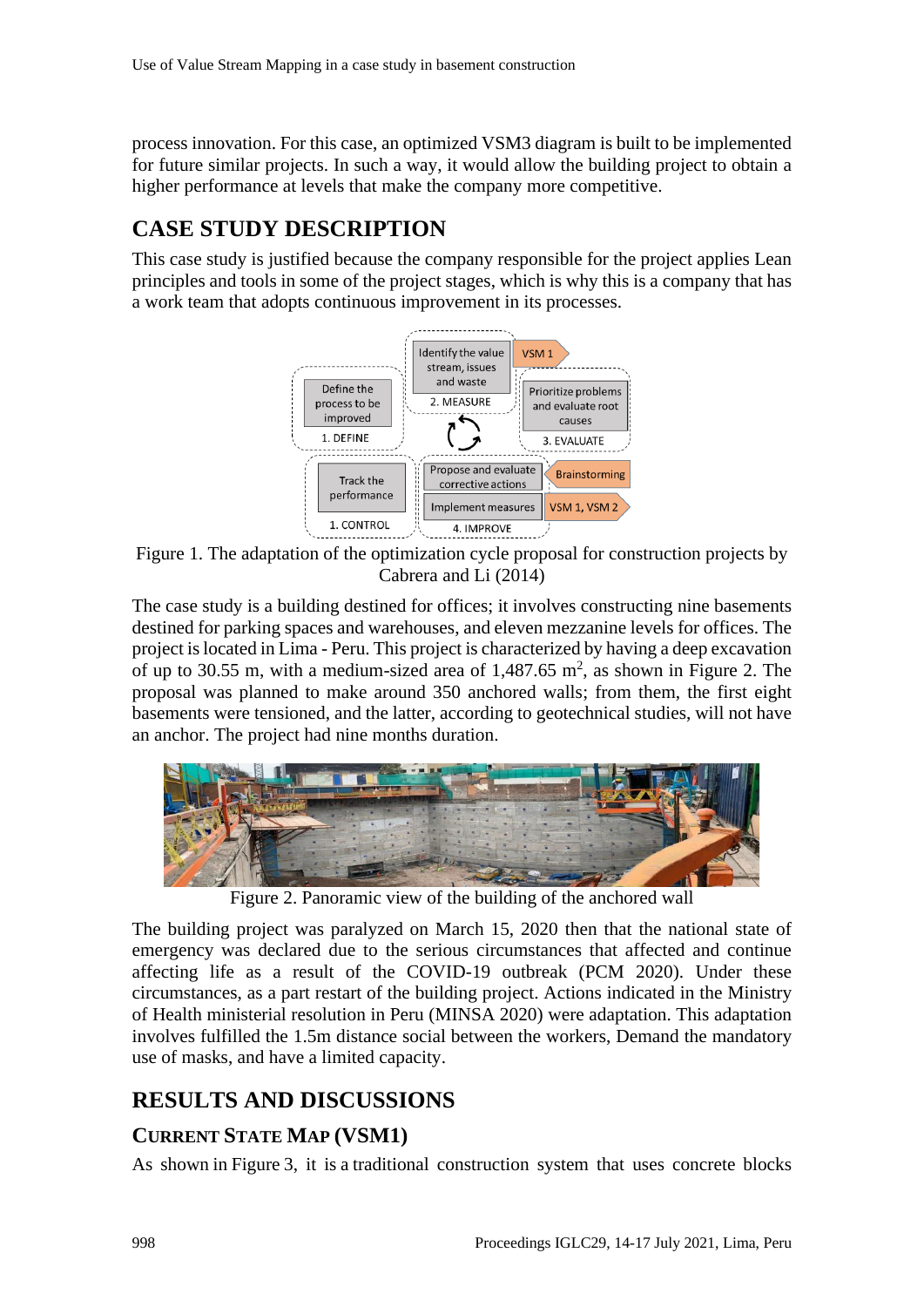measuring 1x1m on each side to support the struts, the same that support the formwork. The construction system begins with the (a) formation of a drilling safety bench, leaving the safety berm to construct screen walls. Then comes the (b) Perforation and injection, laying the cables, and the injection of the *grout*, following with (c) the dirty cleaning concrete of the higher screen wall and with (d) the joint splice. The (e) excavation with machinery, (f) manual excavation or manual profiling and placing of concrete grout, which provides security against any detachment. Then comes the (g) Armed and install steel mesh with the help of (g') the scaffolding placement. Sequentially comes the (h) placement of Styrofoam for the rest of the slab. Continuing with (i) the formwork surface placement, this activity comprises the shaping of the earth base to settle the formwork panels, and (j) formwork, this is a process that is intended to be modified in this study, which comprises (k) the of struts placement, (l) the flattening of the surface, (m) the laying concrete blocks in the surface, subsequently  $(n)$  the buried of the concrete blocks and  $(o)$ the support and adjustment of the struts. Finally, in this sub-process, there is the (p) adaptation of an emptying platform and (q) then the placement "*cachimba*". The latter is about adapting a funnel shape to facilitate concrete entry made with phenolic formwork panels. Continuing with (r) the pouring concrete, (s) the stripping, and with (t) the retouch for an architectural finish. Finally, (u) the placement of the anchors' caps and (v) the tauten.



Figure 3. Current State Map (VSM 1)

This system has been running for years in the construction of screen walls (anchored). In this study using the VSM diagram, a Cycle time (CT) of 6815' and Lead Time (LT) of 1350' was observed. Some findings, such as waiting times, were identified in Figure 3, denoted with yellow triangles.

To eliminate these waiting times. First, the reason for these waits was identified. After that, brainstorming was carried out with the project team to find possible solutions for the wait-time problems. The result was a set of ideas and solutions for the wait-time issues. All the ideas were valued, and many of them were approved to be implemented (Figure 4).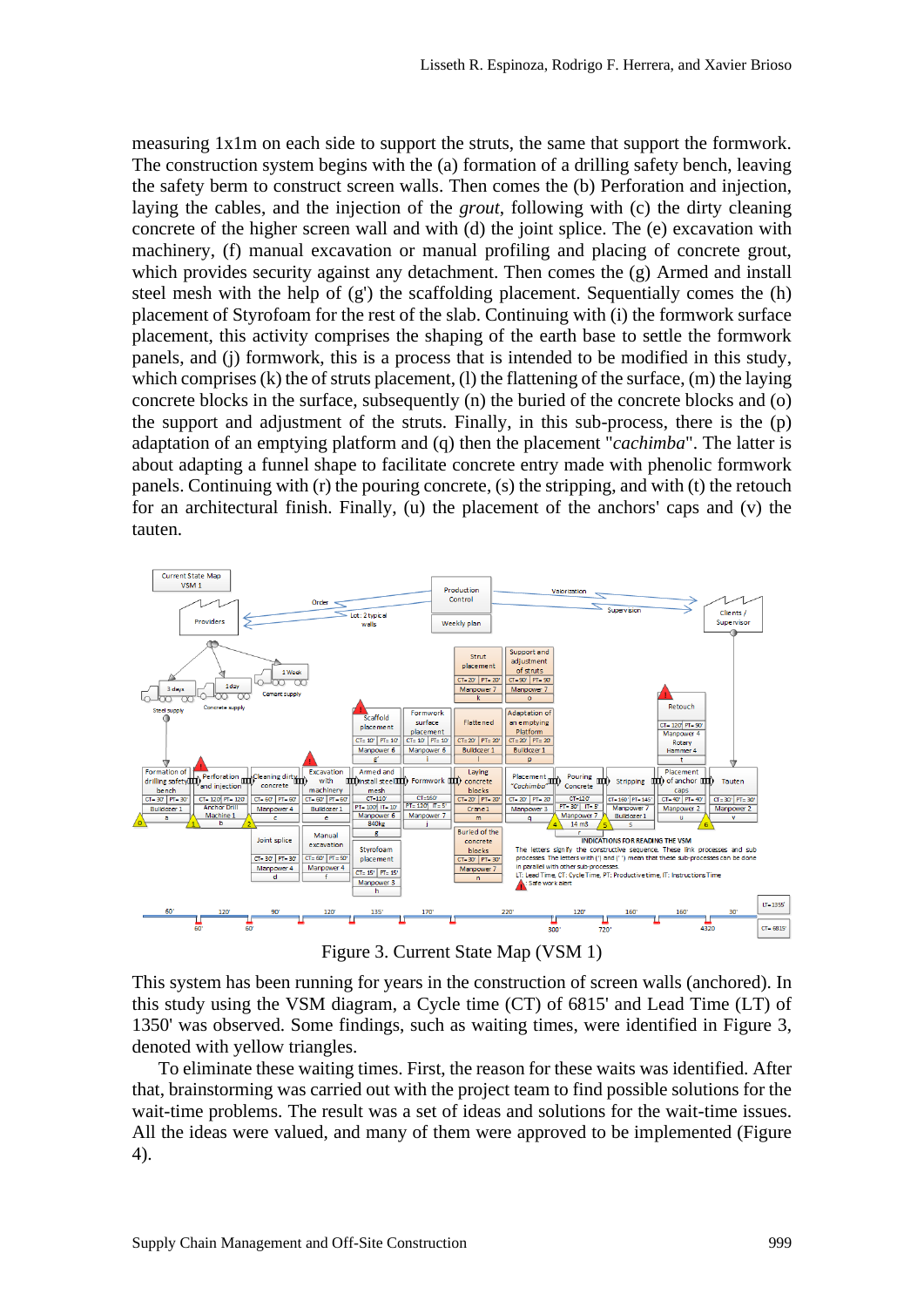Other findings identified activities that do not add value and lead to arduous, laborious work; these are contributory activities but not productive; these are part of the formwork work and are shown in Figure 3 (orange squares). Others would modify or change these activities to minimize the construction system's time and are shown in VSM 2 (Figure 5).

|                                                                   | Solution to eliminate waiting times                                                                                                                                                              |
|-------------------------------------------------------------------|--------------------------------------------------------------------------------------------------------------------------------------------------------------------------------------------------|
| Waiting time for removing                                         | Use another elimination system, which may be the conveyor belt                                                                                                                                   |
| material from the                                                 | (as long as it is identified in which phase of elimination the project is                                                                                                                        |
| excavations                                                       | located)                                                                                                                                                                                         |
| Waiting time for the                                              | Hire another drilling machine, taking into consideration the space                                                                                                                               |
| drilling machine                                                  | that the project has                                                                                                                                                                             |
| Wait for space                                                    | Use of two simultaneous material removal systems. As well as<br>requesting a greater number of trucks. For both cases, it is<br>necessary to improve the scope with the earthmoving subcontract. |
| Wait time for the                                                 | Hire more metal panels for formwork, currently there are only 5                                                                                                                                  |
| formwork panels                                                   | panels to formwork.                                                                                                                                                                              |
| Wait time for the ready-<br>mix concrete to arrive for<br>casting | Have a scheduled end of formwork time and order concrete at that<br>time. It is mainly essential to follow up on the concrete order.                                                             |
| Wait time for the concrete                                        | Use an additive to achieve concrete strength in less time, and thus                                                                                                                              |
| to set                                                            | also remove formwork in less time.                                                                                                                                                               |
| Wait time for tensioning                                          | This waiting time can be approximately 3 days (72h) and depends<br>on the resistance curve of the concrete.                                                                                      |

Figure 4. Solution proposals to eliminate waiting times

### **CURRENT STATE MAP WITH IMPROVEMENTS (VSM 2)**

This is the current construction system implementing the proposed improvement mentioned in VSM 1 (Figure 3). A construction system that has already been used in different projects today. This system applies the formwork burial method. An improvement in the reduction of wait time was observed: CT of 6280 'and an LT of 1120' as shown in a VSM 2 (Figure 5).



Figure 5. Current State Map with improvements (VSM 2).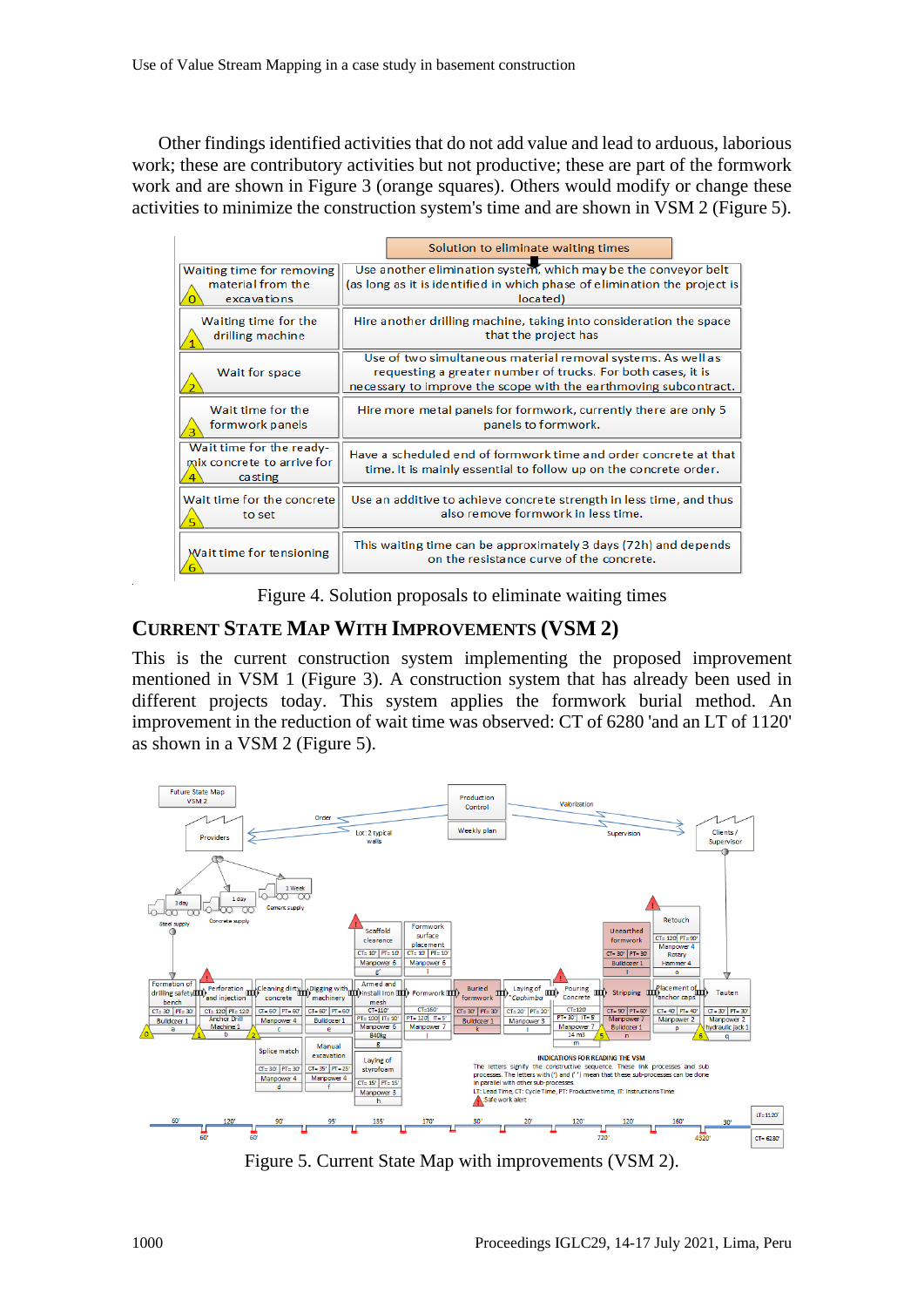This method consists of burying the formwork with the excavation material (Figure 6.A). Some of the benefits of this method are: less time in the formwork process compared to the previous system, less formwork equipment and resources, more space on-site to use the excavation material as support for the formwork, finally, the possibility to formwork two continuous walls. However, to achieve a uniform finish, controlling the alignment and verticality is essential to place concrete blocks before the formwork. Figure 6.B shows PVC pipes filled with concrete cut in a similar dimension of the screen wall thickness; these will be used like concrete blocks. This formwork system is recommended a pre-assembled metallic formwork in order to transport it quickly with the excavator.

The VSM 2 also revealed safe work alerts (Figure 5, red triangles). Such as, that after the buried formwork, in the process of pouring concrete, the workers there was difficulty in transferring through the provisional ramp, before which the workers stated that they perceived insecurity, despite the approval of the supervision. other alerts reveal the need for inspection of machinery and scaffolding.



Figure 6. Improvements and innovations in basement construction.

The VSM 2 map also shows the manual excavation activity's current time show in Figure 5 (f); in this activity previously was used a heavy metallic bar as a work tool. However, this tool was enhanced toward a concrete bar with a metal tip (Figure 6.D). Compared to the metal bar, this tool became lighter due to the concrete bar's lower weight. This improvement was a contribution of a master builder. The effort worked with this tool resulted in workers' more performance and less fatigue in this activity (Figure 6.C).

#### **FUTURE STATE MAP WITH IMPROVEMENTS (VSM 3)**

This is a proposal for the construction of screen walls for the future using shotcrete concrete. An innovation proposal would eliminate formwork activities shown in Figure 5 (red squares): formwork surface placement, formwork, stripping, and retouch. This system is shown in Figure 7 and could significantly reduce the CT in 5200 'and LT in 760'. This proposal allows a wall finish type plastering; the advantages of this system are: it does not require formwork, it does not require labour for formwork, it does not require burying the wall, it does not require demolishing hookahs, it allows having a larger area of land available for other activities.

This system has not yet been implemented; however, some pilot tests were carried out on its applicability. The new activities to make this work shown in Figure 7 (blue squares) would be: arming of the lateral formwork, laying of tecnopor, shotcrete, and scaffold clearance shown in Figure 8.

Regarding the formwork burial system (VSM 2), this system is not efficient, since it is excavated to re-bury, carrying out a rework. Thus, the new Shotcrete system shown in the VSM3 could replace it because it eliminates non-productive activities. If this new system is implemented, it is necessary to control the waste of concrete to avoid costs.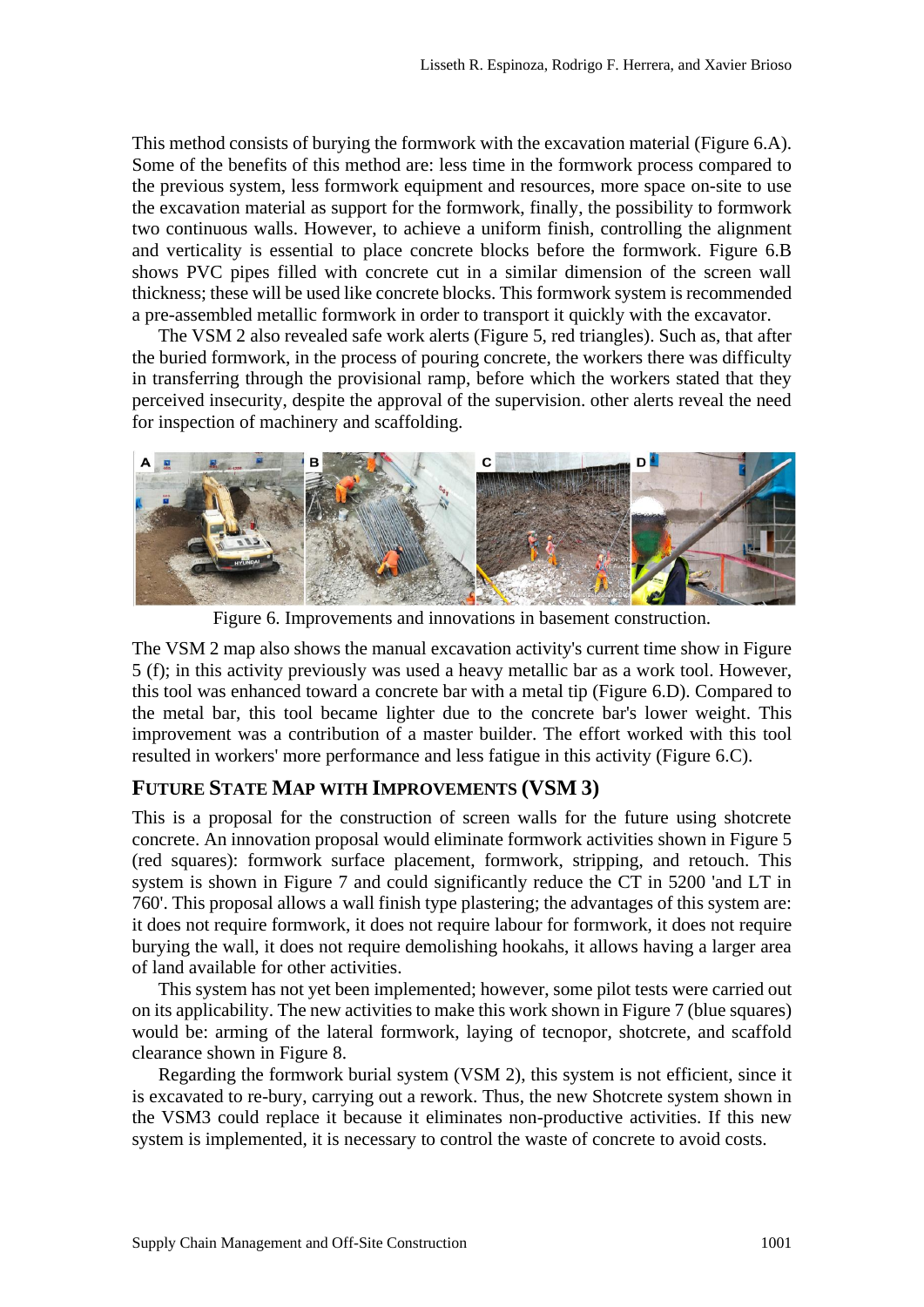One limitation of the study is that it was not possible to observe more evidence of the proposed innovation in the future map (VSM 3). Therefore, it was not possible to observe all the strengths and threats of this proposal either.



Figure 7. Future State Map with improvements (VSM 3).



Figure 8. Additional activities with the Shotcrete System

After analyzing the VSM 1 (LT = 1355 CT = 6815), VSM 2 (LT = 1120 CT = 6280) and VSM 3 ( $LT = 760$  CT = 5200) scenarios. It was observed that the LT of VSM2 concerning VSM1 was reduced by 17%. Comparing the VSM 1 and VSM 2 scenarios, they both have a similar amount of labor. The VSM 2 Scenario, although it is the one in use today, is not preferable for security purposes.

The LT of the VSM3 in relation to the VSM2 was reduced by 32%, as well as the number of workers, making this scenario the preferable one, not only to reduce the execution time but also to comply with the Measures provided for COVID-19, such as social distancing and recommended capacity (MINSA 2020). VSM, although in principle it is about identifying activities that add value in the value chain, it also allows the analysis of health and safety in the entire construction system studied.

### **CONCLUSIONS**

The main contribution of this study is the application of the VSM tool in projects associated with excavations, where VSM improves the construction system through 3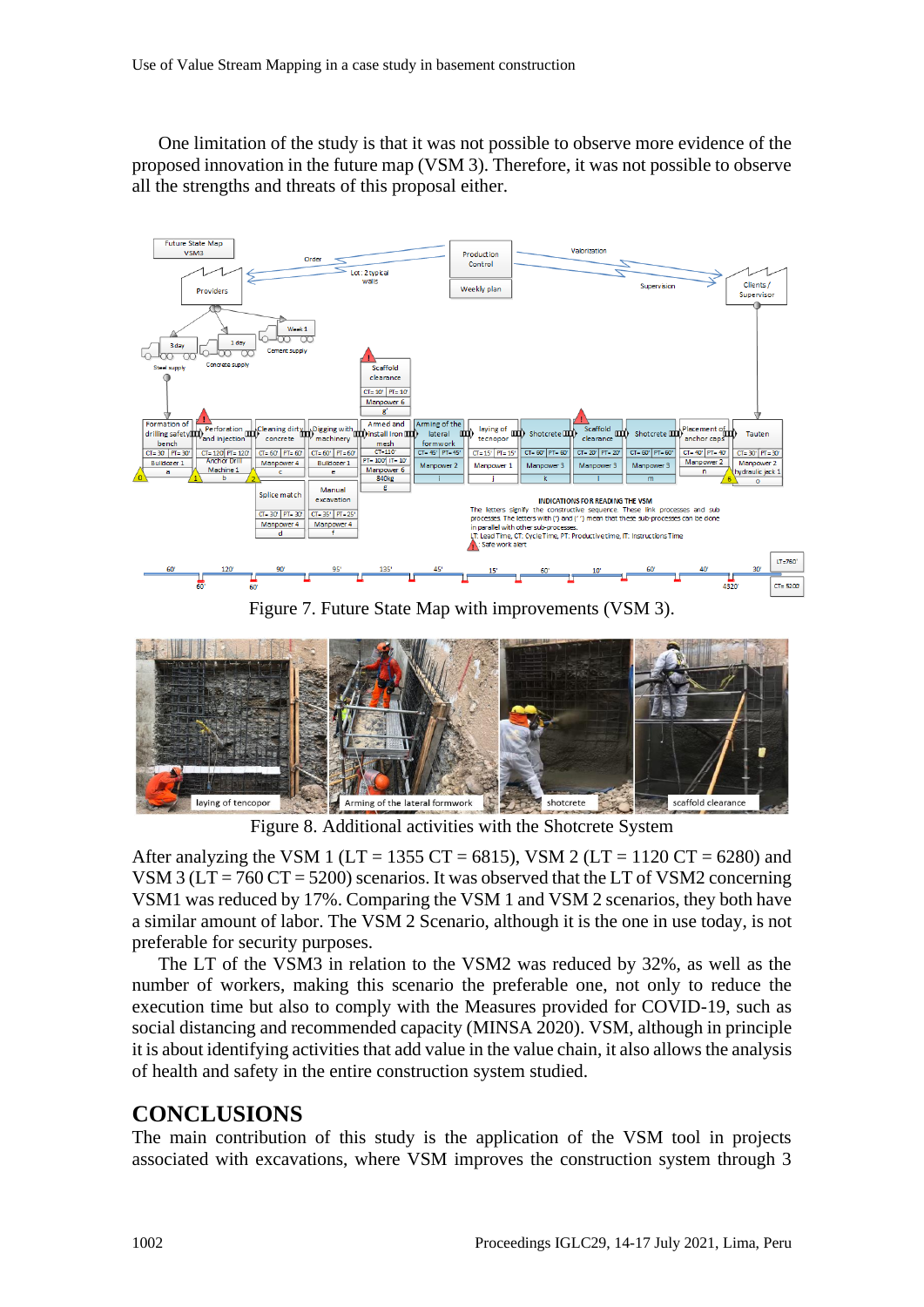continuous improvement scenarios. This research answers the research questions. A workflow can be enhanced by identifying all the activities that add and do not add value to the construction system through the VSM. Activities that do not add value are eliminated or reduced by adopting continuous improvement strategies. Strategies that were discovered by the project team in a brainstorm, where each idea was valued. The current map VSM 2 with the improvements allowed us to implement some of the proposed solutions. The future map VSM 3 allows exposing an improvement with innovation that could be applied in future projects with the execution of screen walls, reducing the number of activities within the construction system, reducing interruptions, reducing variability times, and therefore product delivery. One limitation of the study is that this construction system is only applicable for constructing basements with screen walls or anchored walls; therefore, biased information could be produced, since there is no information in the literature to compare it. A future study could be about applying this future map VSM3 and analyzing the activities that originated with this proposal, record the waste and the duration of Cycle time (CT) and Lead Time (LT). In comparison to the obstacles identified by Fernandez-Solis and Li (2018) and in other studies. This study evidenced (1) the construction of basements has become a systematic process, emerging a repetitive process, even when each project is unique (2) Data collection was not a problem since the company controls the activities. (3) There was no difficulty in adapting the concepts/elements used in the VSM; however, it would be helpful to add other concepts/elements typical of the construction.

### **ACKNOWLEDGMENTS**

The author would like to thank the company that provided data for this study.

#### **REFERENCES**

- Cabrera, B. R., and Li, G. J. (2014). "A lean-TRIZ approach for improving the performance of construction projects." *22nd annual conference of the international group for lean construction:* understanding and improving project-based production*,*  Oslo, Norway, 883-894.
- Carbajal G. G., and Bermudez P. D. L. (2017). "First run study and process optimization in the construction of anchored walls." *Research projects*. Faculty of Sciences and Engineering, Pontifical Catholic University of Perú, Lima, Perú.
- Covarrubias, A., Mourgues, C. and Arroyo, P. (2016). "VSM for Improving the Certificate of Occupancy Process in Real Estate Projects – a Chilean Case Study." *24th Annual Conference of the International Group for Lean Construction*. Boston, Massachusetts, USA, Jul 2016, 20-22.
- Da Silva Etges, B. M. B. (2018). "Value-Adding Activities Level in Brazilian Infrastructure Construction Companies-9 Cases Study." *IGLC 2018-Proceedings of the 26th Annual Conference of the International Group for Lean Construction*: Evolving Lean Construction towards Mature Production Management across Cultures and Frontiers, Vol. 2, 1323-1333.
- Fernandez-Solis, J. L., & Li, Y. (2018). "A Structured Literature Review: Value Stream Mapping (VSM) In Construction Industry." *OAKTrust, Construction Science, Faculty Publications*. Texas A&M University. 1-24.
- Gallardo, C. A. S., Granja, A. D., and Picchi, F. A. (2014). "Productivity Gains in a Line Flow Precast Concrete Process after a Basic Stability Effort." *Journal of Construction Engineering and Management*, 140(4), C4013004.